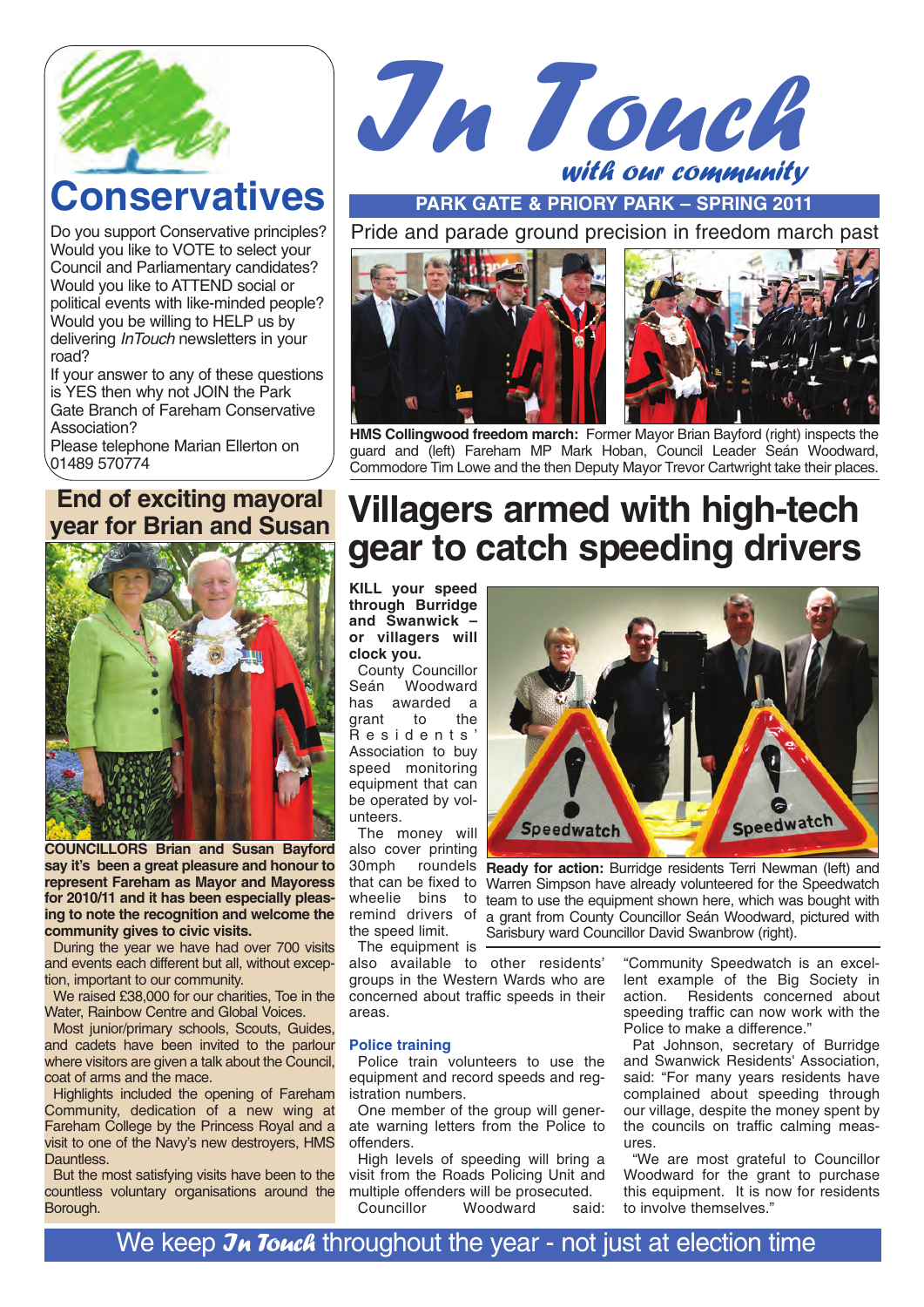

# **In Touch 2** Spring 2011

## **WARD NEWS BRIEFS**

#### **CAT meeting**

The next Community Action Team meeting for Western Wards will be on June 15 at<br>Sarisbury Green Sarisbury Community Centre at 7pm.

#### **Citizen's honour**

Iris Meacher received a Citizen of the Year award at the recent mayor-making ceremony at Ferneham Hall.

Iris works tirelessly every year to promote and help in Operation Christmas Child.

She organises and helps with checking and sorting shoe boxes to the warehouse in Southampton for distribution.

She is an inspiration to everyone and last year over 8,300 boxes were sent from<br>Sarisbury Green Sarisbury<br>United **Reformed** Church where they are based.

#### **AV referendum**

39,732 Fareham people voted; 29,874 (75.2%) said 'No' and 9,825 (25.8%) 'Yes'.

#### **Fayre on The Green**

The annual event takes place on Sarisbury Green on Saturday, June 11.

It raises a lot of money for good causes and takes place on one of the last unspoiled village greens in South Hampshire.

#### **Brickworks open day**

The next open day to help raise funds takes place on Sunday, June 19, 10am-4pm.

The theme is Transport through the Ages and there will be a feast of award-winning engineering, classic cars and scooters.

## Brookfield School's six finalists in hospital photo competition



**Winning entry:** George Stokes with black and white study of boats on Warsash shore.

**A COMPETITION was held by The Cornerstone Arts Foundation to select photographs to be hung in the reception foyer at Fareham Community Hospital.**

The pictures had to be outdoor scenes within a 11/2 mile radius of Park Gate.

Over 200 entries were judged by a panel of hospital staff and Park Gate Councillor Marian Ellerton, who whittled them down to the winning seven entries. Six of the finalists, including the overall winner George Stokes, from Warsash, are pupils of Brookfield School all of whom are studying the GCSE photographic course.

The other winner was Bob Aylott, from Fareham Photographic Studios.

# **Hants NHS puts Locks Road surgery closure plan on hold**

**NHS HAMPSHIRE has stepped in to try to resolve the problem over possible closure of Locks Heath Surgery.**

The move has been put on hold until the autumn to allow the authority to explore the options.

Dr Whitaker and Partners, of the Whiteley and Locks Road Surgery, have announced that they wish to close their Locks Road service and consolidate it into their practice at Whiteley.

NHS Hampshire has been advised by the practice that this was prompted by the retirement of one GP and a move overseas by another, and by the work that would be required to ensure the Locks Road surgery building remained compliant with current standards.

Many patients who use the Locks Road surgery are concerned that if it were to close and merge into the Whiteley base, they would have much further to go to visit their doctor  $-$  a journey that is not well served by public transport.

They are also concerned about whether suitable local alternatives would be available to them if they decided to leave the practice.

While NHS Hampshire recognises

the business aspiration of Dr Whitaker and partners to close the branch surgery, it has a responsibility to ensure that it commissions services for its population based on their need.

It wishes to work with patients, local practices and other interested parties to investigate the options to ensure adequate local access to GP services before making a decision on the longterm future of the Locks Road site.

This engagement process is scheduled to start in the autumn and the views received will be used to inform NHS Hampshire's decision.

It will be managed as an independent engagement process by Hampshire LINK, whose role is to find out people's views on local health and social care services and work to improve them with those who run them.

We will be using Fareham Today and other local communication channels to keep you updated on the engagement activities.

Meantime, for further information please contact the Comments and Complaints Unit on 02380 627600 or email hamp-pct.commentsandcomplaints@nhs.net.

Any future statements from NHS Hampshire will be included in the autumn edition of the In Touch.

### Curling with a 'k' is sport for disabled

**IN 2000, John Bennett was asked by his son to think up a sport that disabled people could all enjoy.** 

While watching the<br>Curling World Curling Championships on TV he came up with the idea of New Age Kurling, an indoor version of the game.

It allows people of all abilities to launch the kurling stones.

Pictured below, County Councillor Seán Woodward tries his hand with a set bought from a grant he gave to Burridge and Park Gate Women's Institute with WI members Councillor Marian Ellerton and Dodge Stembridge.



### **Ex Mayor opens Lockswood Bowling Club extension**



**Opened:** Former Mayor Brian Bayford, project manager Murray Gorman and president Harry Bryant after the ceremony.

**THE NEW 50ft extension to the club house at Lockswood Bowling Club was officially opened by the past Mayor, Brian Bayford, on May 9.**

It will double the area of social space for members and give additional room in the kitchen. The old verandah has been replaced by an attractive patio space.

This thriving club with its all-weather greens caters for 183 playing members and over 40 social members, and hosts many matches and tournaments.

The event was attended by club officers and members and Park Gate Ward Councillor Marian Ellerton.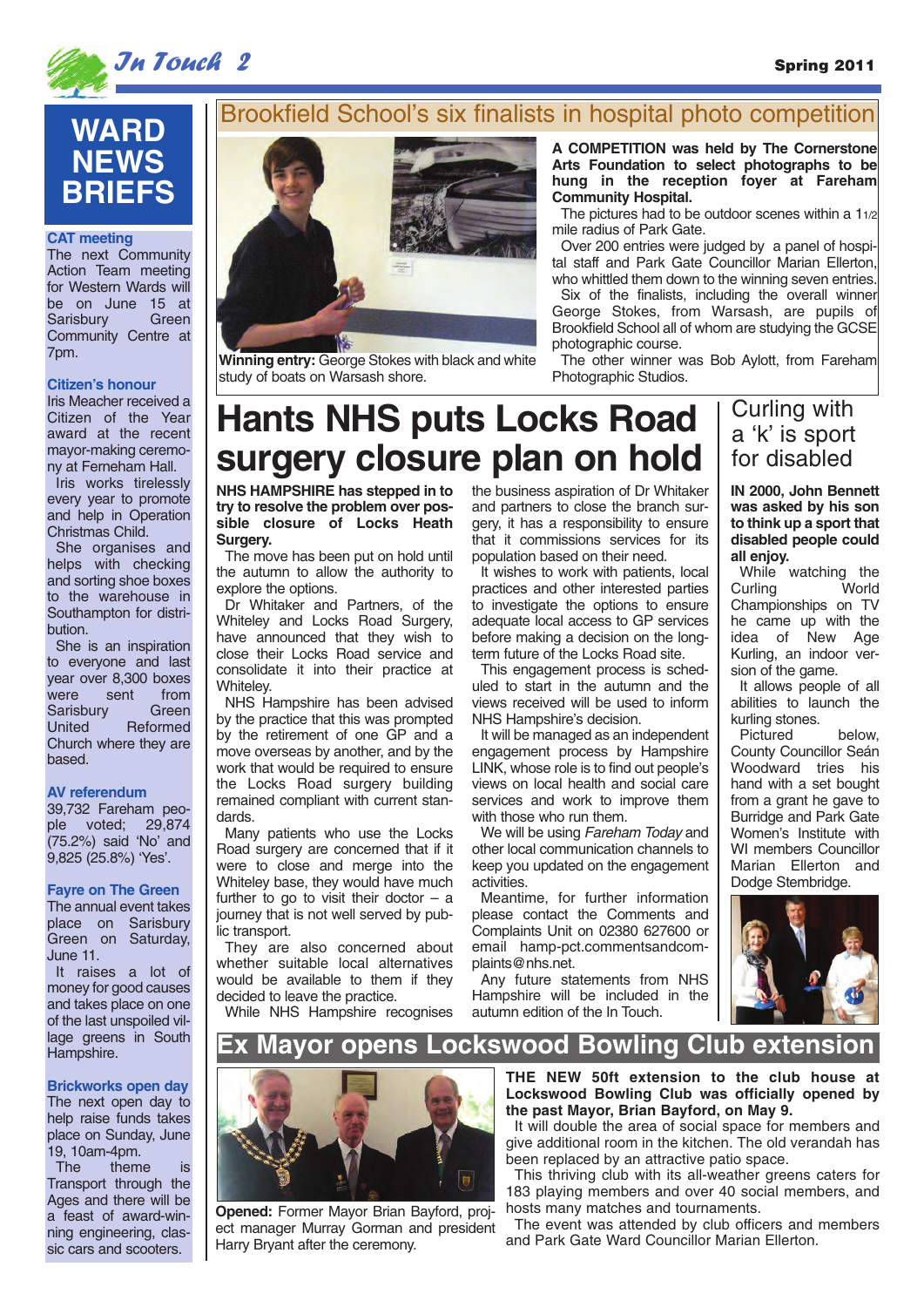Spring 2011 **In True 2011**  $\mathcal{J}_A$  Touch 3  $\mathcal{J}_A$ 



### Fears over consortium's nursery site development

#### **A NEW planning application has been made to develop the nursery site in Peters Road.**

Planning permission was granted on appeal to a consortium of developers three years ago - under previous Government rules.

Although we have a new Government with new rules, the principle of the previous application cannot be overturned.

The fresh application has been made by a new consortium of four developers.

Several areas of concern must be resolved before the application is submitted to the Planning Committee.

Councillor Brian Bayford recently met over 20 residents to update them and agreed to meet again to finalise a deputation.

If you wish to object to any part of this application, which will probably be considered by the Committee on June 22, write to the Planning<br>Officer. **Eareham** Fareham Borough Council, Civic Offices, PO16 7PU and contact either of your two councillors.

# **Friends group is already proving its worth at new community hospital**

ALTHOUGH the new hospital requires a second phase, there have been many compliments from the public about the facilities, says Councillor Brian Bayford. Considering that it took 34 years to get it, Fareham has gained by the very modern design and services provided. As last year's Mayor, Brian Bayford was pleased to greet the Princess Royal when she formally opened the

Photo: The Mayor dedicating a tree at the hospital accompanied by the Mayoress, Councillor Susan Bayford, and Professor Jonathan Montgomery, chairman of Hampshire Primary Care

**FAREHAM's new Community Hospital now has a thriving Friends Group whose aim is to provide wide-ranging encouragement and support to the management and staff as it develops its role for providing outpatient facilities for the community.**

The Friends invited Fareham Council Leader Councillor Seán Woodward and Fareham MP Mark Hoban to be patrons, an honour they were delighted to accept.

The Friends have been working to enhance the hospital's waiting areas, a licence to play DVDs in the children's waiting area has been bought and people have been encouraged to donate dried flower arrangements.

At the hospital's request, the Friends recruited volunteers to act as stewards, showing patients to their consulting/treatment rooms, thus freeing the nurses from this task. They also meet and greet people in the reception area.

In conjunction with the management, the Friends have organised training days, security checks and provision of hospital plans for the volunteers. They have been discussing with the Primary Care

Trust (PCT) and the Local Improvement Financial

Trust (LIFT), who own and manage the buildings, the allocation of space for a Red Cross equipment depot to replace the Warsash depot which had to close. An area has been identified and the PCT's decision is awaited.

The Friends are planning to enter the hospital for the next Design Award of the Society in the New Build Category.

**Contact:** Jocelyn Jones at chfriends12@gmail.com or write to Friends of Fareham Community Hospital, c/o Fareham Community Hospital, Brook Lane, Sarisbury Green, Southampton SO31 7DQ.

#### **Plans for Coldeast**

Plans for limited development of the Coldeast site are proposed in Fareham's Core Strategy.

The Council will keep the remainder of the site as public open space in addition to allotments, sports pitches and a new cemetery.

There is provision for a swimming pool and a combined sports pavilion and community hall.

Residents will be able to see proposals at exhibitions to be held at Victory Hall, Warsash on June 13, 1pm - 7pm and at Sarisbury Community Centre on June 15, 4.30pm - 7pm.

### **Debenhams store comes to town at last and Tesco is on the way**

hospital in October.

Trust.

**FAREHAM town centre is expecting to see a great deal of further improvement during the remainder of 2011.** 

ing a 28,000 sq ft department store on June 16 in the Shopping Centre, which will coincide with the opening of the new 200 space Shopping Centre car park.

Tesco has now started work on its new food store on the old foundry site, along with works to improve traffic flows around Quay Street roundabout.

Firstly, Debenhams will be open-

## **PARK GATE & PRIORY PARK CONSERVATIVES**

**We are very active with social and political events and membership drives. If you would like further details, to join us, or to help in any way such as distribution of In Touch newsletters in your road, please contact your ward councillors.**



**Brian Bayford** 1 Camarque Close Whiteley PO15 7DT Tel: 01489 880740 email: bbayford@fareham.gov.uk



# **Park Gate**

**WARD COUNCILLORS**



**Marian Ellerton** 230 Botley Road Burridge SO31 1BL Tel: 01489 570774 email: mellerton@fareham.gov.uk

**COUNTY COUNCILLOR Fareham Sarisbury**

**Seán Woodward** 8 Persian Drive, Whiteley PO15 7BJ Tel: 01489 881030 email: sean.woodward@hants.gov.uk